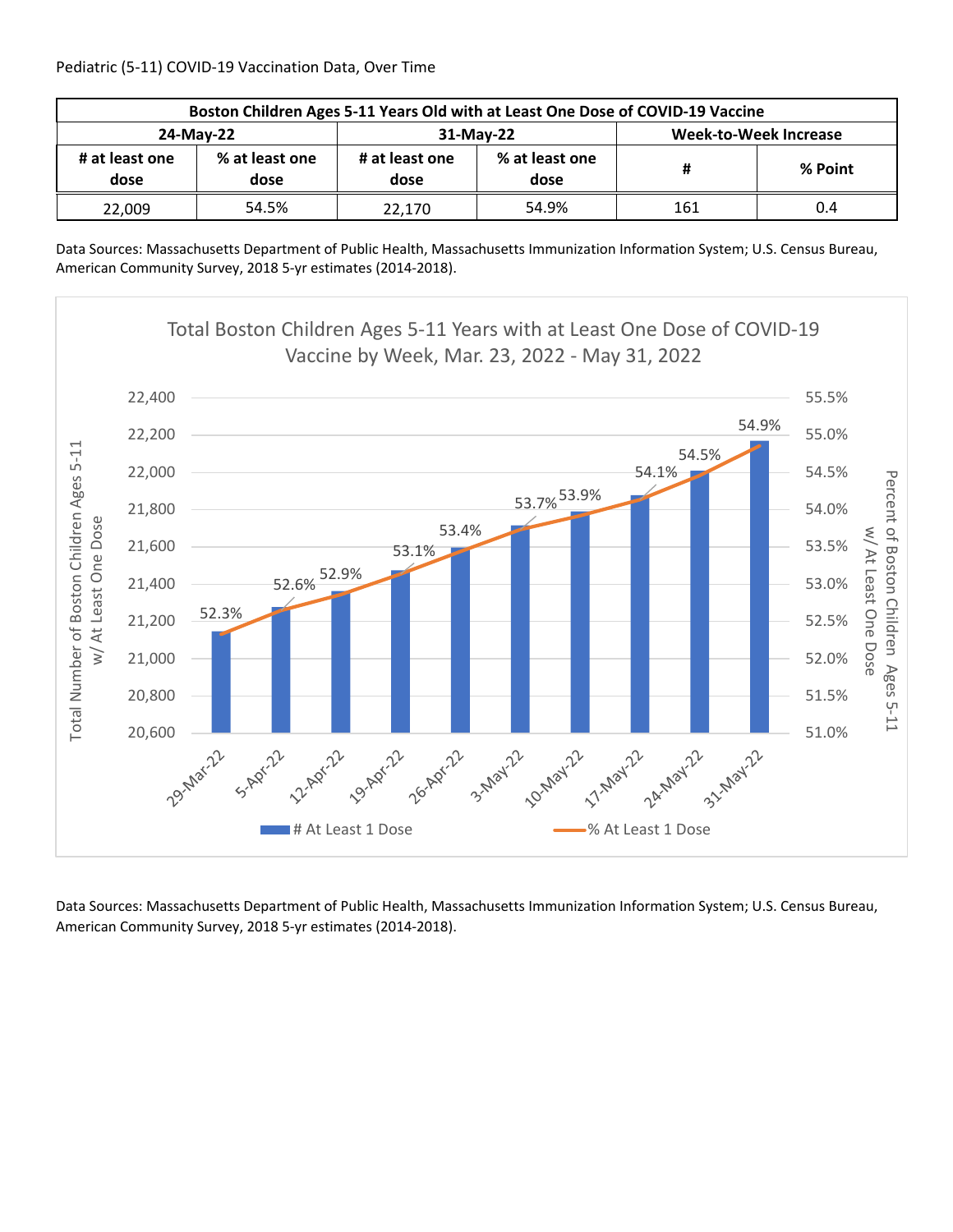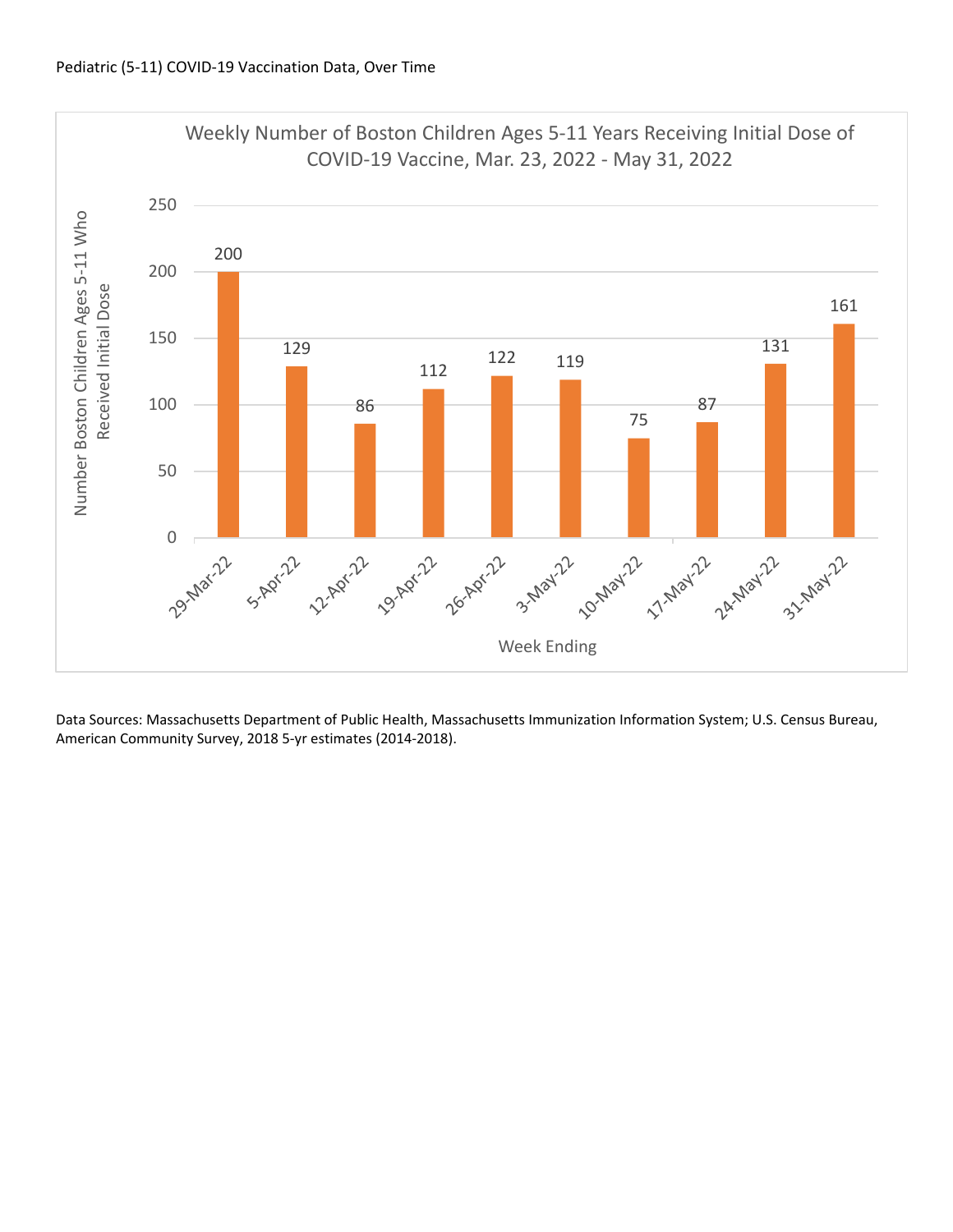Pediatric (5‐11) COVID‐19 Vaccination Data, Over Time

| Boston Children Ages 5-11 Years Old who are Fully Vaccinated for the COVID-19 Vaccine |                       |                       |                              |                              |         |  |  |
|---------------------------------------------------------------------------------------|-----------------------|-----------------------|------------------------------|------------------------------|---------|--|--|
| 24-May-22                                                                             |                       |                       | 31-May-22                    | <b>Week-to-Week Increase</b> |         |  |  |
| # Fully<br><b>Vaccinated</b>                                                          | % Fully<br>Vaccinated | # Fully<br>Vaccinated | % Fully<br><b>Vaccinated</b> | #                            | % Point |  |  |
| 18,384                                                                                | 45.5%                 | 18.491                | 45.8%                        | 107                          | 0.3     |  |  |

Data Sources: Massachusetts Department of Public Health, Massachusetts Immunization Information System; U.S. Census Bureau, American Community Survey, 2018 5‐yr estimates (2014‐2018).

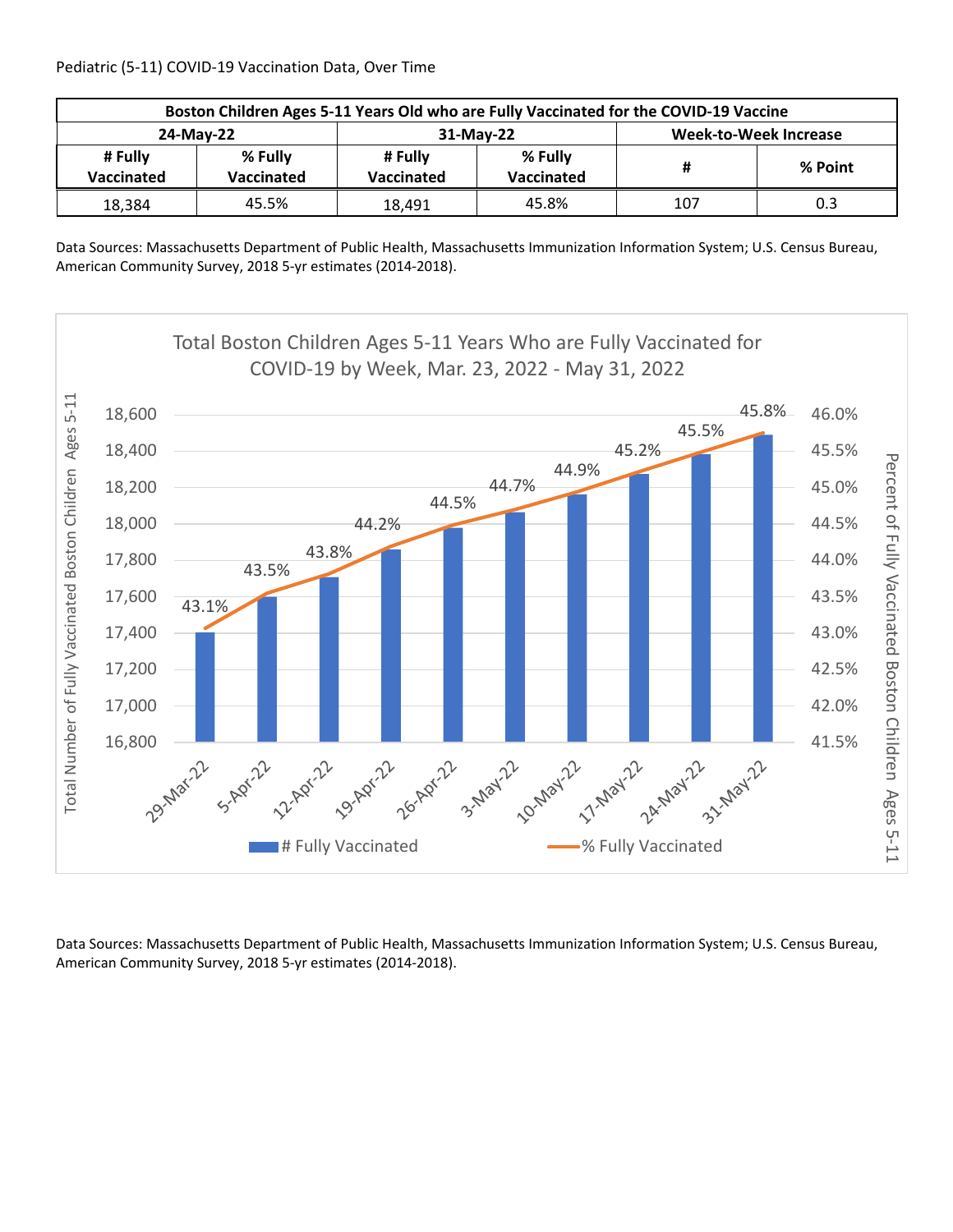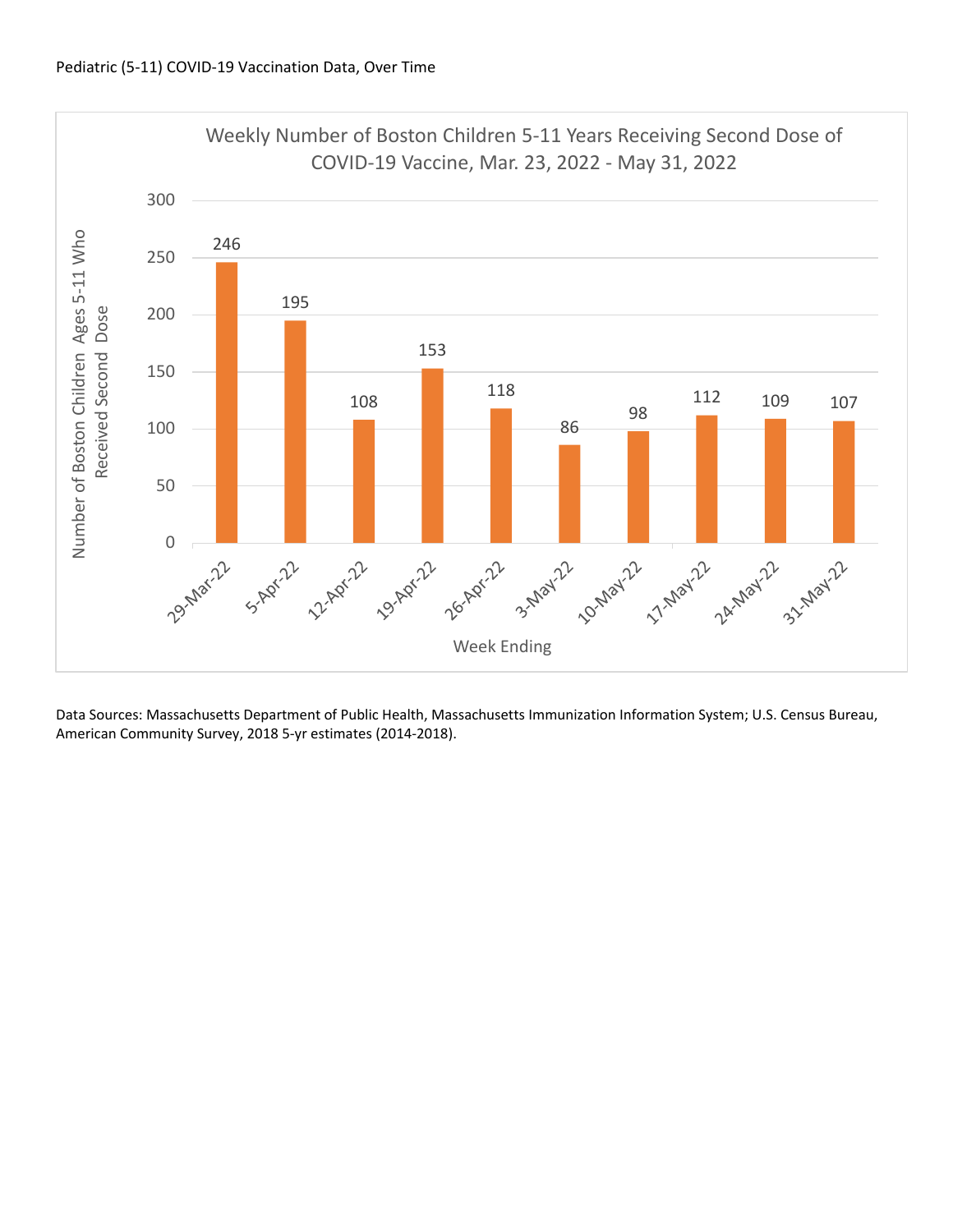

\* Total number of Boston children with at least one dose (5‐11 years old) is 22,170 as of 5/31/2022; population‐based percentages for children of other racial/ethnic groups (n=3,129) are not included in this chart due to unavailable comparable population data.

Asian/PI = Asian, Native Hawaiian, and Pacific Islander.

NOTE: Population estimates for the specified age group of children ages 5‐11 are not available by race/ethnicity. Therefore, the population size of children ages 5‐11 in each racial/ethnic group was approximated as follows: population estimate of children ages 5‐ 10 + 40% of the population estimate of children ages 10‐14.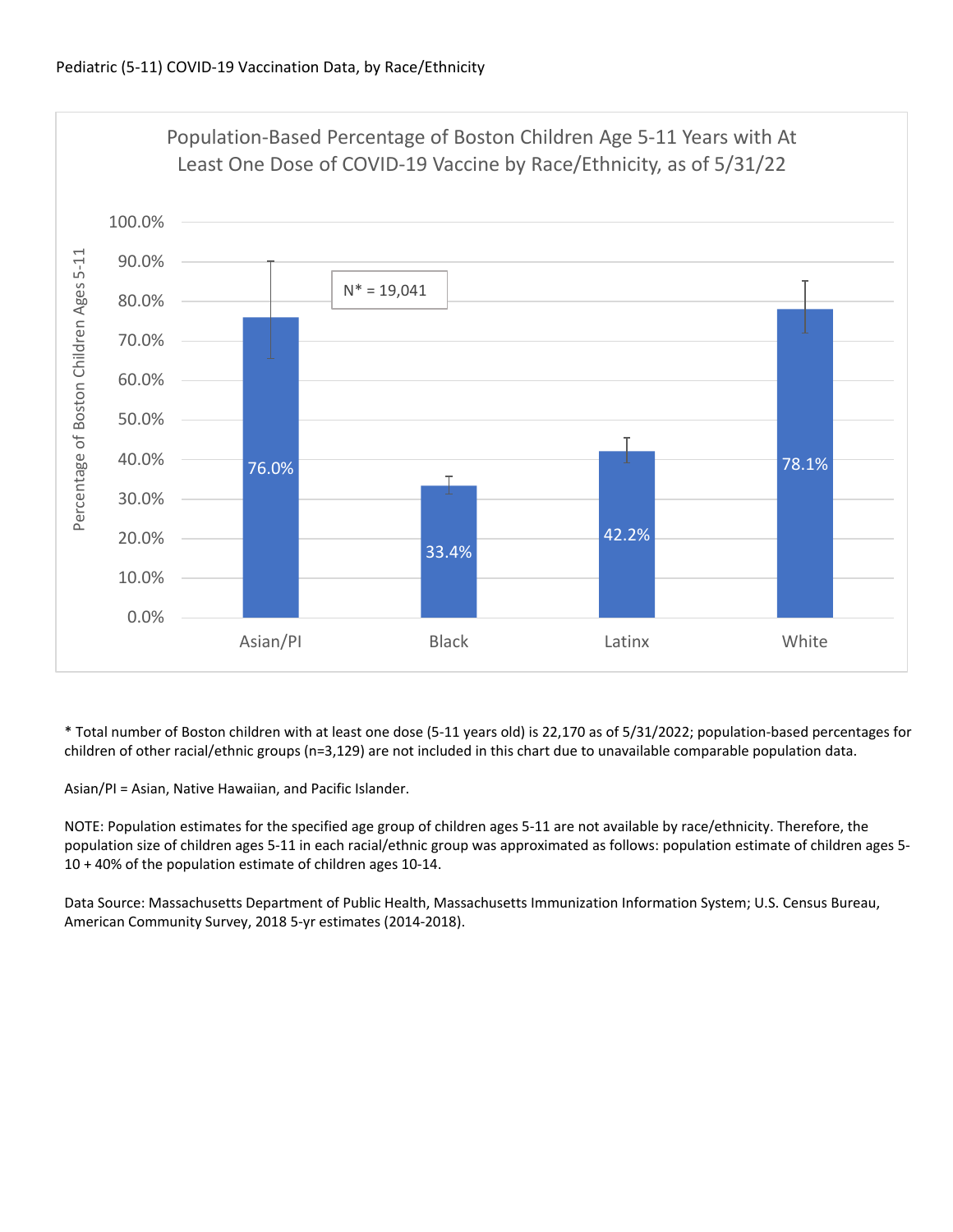

\* Total number of Boston children who are fully vaccinated (5‐11 years old) is 18,491 as of 5/31/2022; population‐based percentages for children of other racial/ethnic groups (n=2,453) are not included in this chart due to unavailable comparable population data.

Asian/PI = Asian, Native Hawaiian, and Pacific Islander.

NOTE: Population estimates for the specified age group of children ages 5‐11 are not available by race/ethnicity. Therefore, the population size of children ages 5‐11 in each racial/ethnic group was approximated as follows: population estimate of children ages 5‐ 10 + 40% of the population estimate of children ages 10‐14.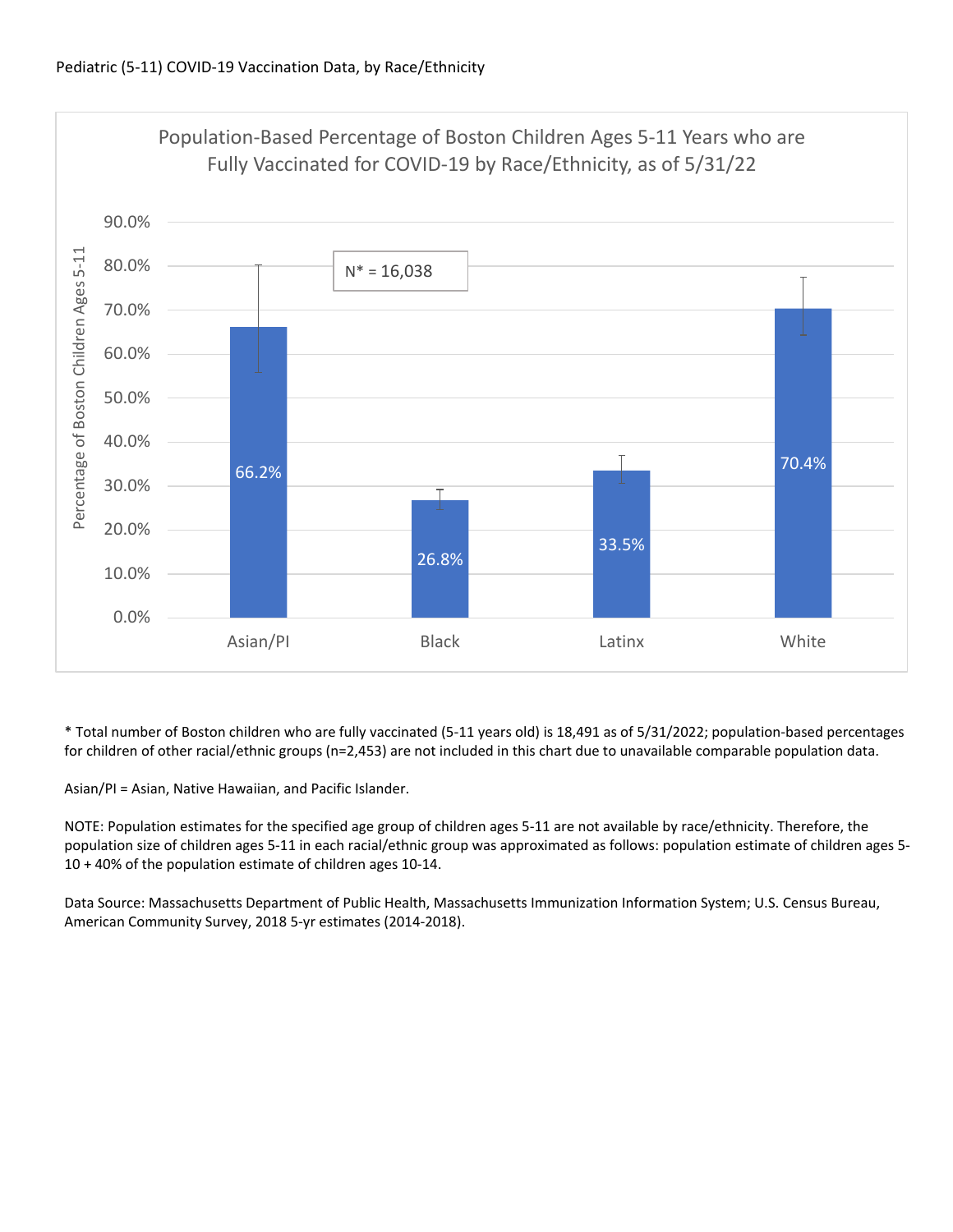| Boston Children Ages 5-11 Years with At Least One Dose of COVID-19 Vaccine by ZIP, as of 5/31/22 |            |            |                 |            |            |            |  |
|--------------------------------------------------------------------------------------------------|------------|------------|-----------------|------------|------------|------------|--|
|                                                                                                  | <b>ZIP</b> | Pop        | At Least 1 Dose |            |            |            |  |
| Neighborhood                                                                                     |            |            | Count           | % Estimate | 95% CI (L) | 95% CI (U) |  |
| BB/BH/DT/NE/WE                                                                                   | 02108      | $**$       | 117             | $**$       | $**$       | $**$       |  |
| BB/BH/DT/NE/WE                                                                                   | 02109      | $***$      | 99              | $**$       | $**$       | $***$      |  |
| BB/BH/DT/NE/WE                                                                                   | 02110      | $***$      | 50              | $* *$      | $**$       | $**$       |  |
| South End                                                                                        | 02111      | 424        | 367             | 86.6%      | 61.5%      | 100.0%     |  |
| BB/BH/DT/NE/WE                                                                                   | 02113      | 159        | 72              | 45.3%      | 32.1%      | 77.1%      |  |
| BB/BH/DT/NE/WE                                                                                   | 02114      | 341        | 291             | 85.3%      | 55.8%      | 100.0%     |  |
| Fenway                                                                                           | 02115      | 707        | 295             | 41.7%      | 30.6%      | 65.5%      |  |
| BB/BH/DT/NE/WE                                                                                   | 02116      | 502        | 580             | 99.9%      | 88.1%      | 100.0%     |  |
| South End                                                                                        | 02118      | 1,573      | 878             | 55.8%      | 44.8%      | 73.9%      |  |
| Roxbury                                                                                          | 02119      | 2,550      | 1,198           | 47.0%      | 40.0%      | 57.0%      |  |
| Roxbury                                                                                          | 02120      | 762        | 313             | 41.1%      | 31.8%      | 57.9%      |  |
| Dorchester 21-25                                                                                 | 02121      | 3,563      | 1,222           | 34.3%      | 30.1%      | 39.8%      |  |
| Dorchester 22-24                                                                                 | 02122      | 1792       | 947             | 52.8%      | 43.2%      | 68.0%      |  |
| Dorchester 22-24                                                                                 | 02124      | 4778       | 2,055           | 43.0%      | 37.8%      | 49.9%      |  |
| Dorchester 21-25                                                                                 | 02125      | 2192       | 1,123           | 51.2%      | 43.7%      | 62.0%      |  |
| Mattapan                                                                                         | 02126      | 2591       | 925             | 35.7%      | 30.2%      | 43.7%      |  |
| South Boston                                                                                     | 02127      | 1543       | 827             | 53.6%      | 45.7%      | 64.9%      |  |
| East Boston                                                                                      | 02128      | 3815       | 2,125           | 55.7%      | 49.6%      | 63.5%      |  |
| Charlestown                                                                                      | 02129      | 1265       | 1,017           | 80.4%      | 65.9%      | 100.0%     |  |
| Jamaica Plain                                                                                    | 02130      | 1848       | 1,611           | 87.2%      | 74.6%      | 100.0%     |  |
| Roslindale                                                                                       | 02131      | 2742       | 1,626           | 59.3%      | 51.4%      | 70.1%      |  |
| <b>West Roxbury</b>                                                                              | 02132      | 1519       | 1,310           | 86.2%      | 71.5%      | 100.0%     |  |
| Allston/Brighton                                                                                 | 02134      | 541        | 347             | 64.1%      | 45.3%      | 100.0%     |  |
| Allston/Brighton                                                                                 | 02135      | 1367       | 1,004           | 73.4%      | 59.9%      | 94.9%      |  |
| <b>Hyde Park</b>                                                                                 | 02136      | 3153       | 1,536           | 48.7%      | 41.7%      | 58.6%      |  |
| Allston/Brighton                                                                                 | 02163      | $***$      | $\ast$          | $**$       | $**$       | $***$      |  |
| BB/BH/DT/NE/WE                                                                                   | 02199      | $***$      | $\ast$          | $**$       | $**$       | $***$      |  |
| South Boston                                                                                     | 02210      | $\ast\ast$ | 83              | $***$      | $***$      | $***$      |  |
| Fenway                                                                                           | 02215      | $***$      | 112             | $***$      | $***$      | $***$      |  |

BB/BH/DT/NE/WE = Back Bay/Beacon Hill/Downtown/North End/West End.

\* Value has been suppressed because the dose records number in the specified ZIP code area is less than 30.

\*\* Suppressed due to unstable population denominator estimates.